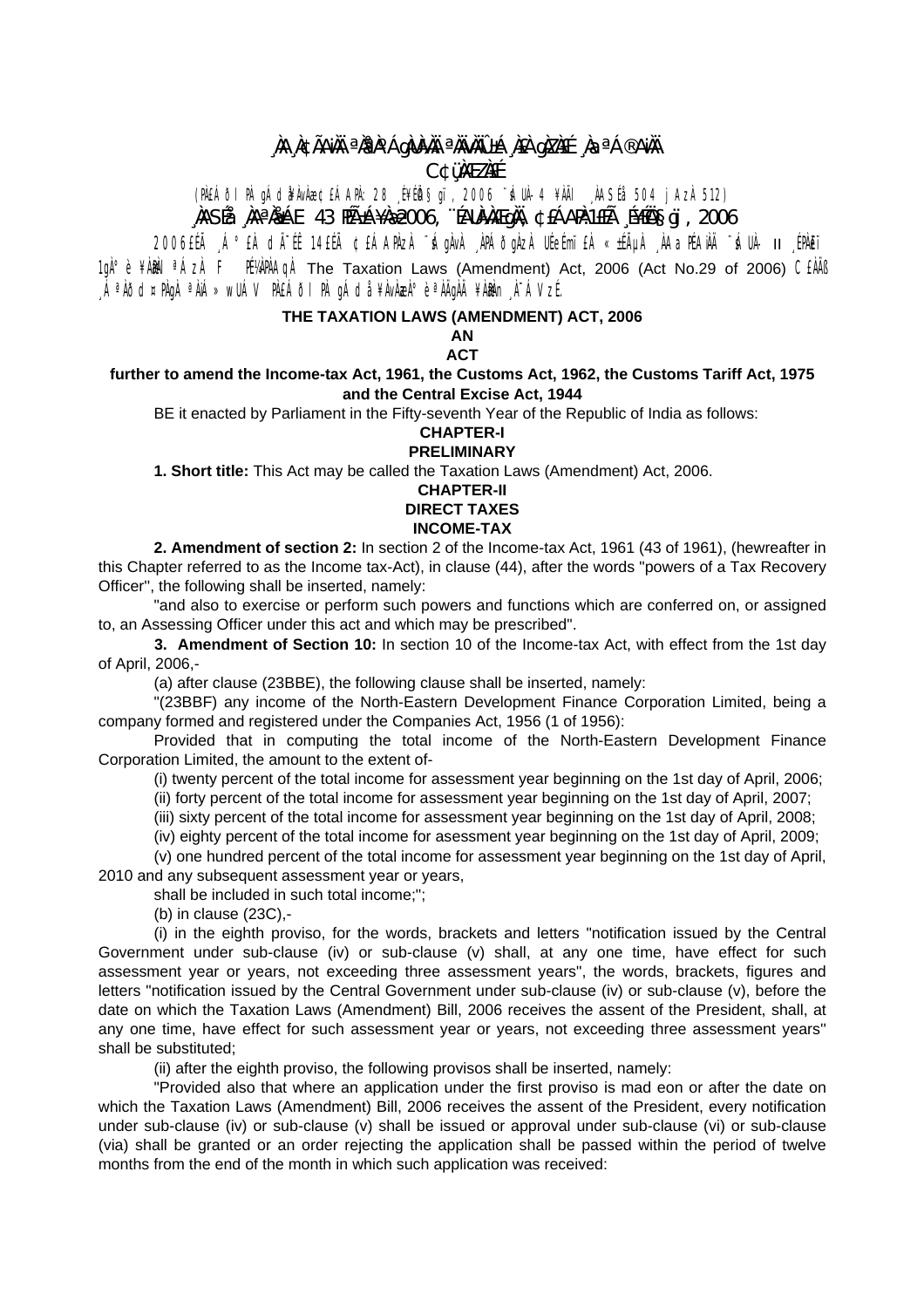Provided also that where the total income, of the fund or trust or institution or any university or other educational institution or any hospital or other medical institution referred to in sub-clause (iv) or sub-clause (v) or sub-clause (vi) or sub-clause (via), without giving effect to the provisions of the said subclauses, exceeds the maximum amount which is not chargeable to tax in any previous year, such trust or institution or any university or other educational institution or any hospital or other medical institution shall get its accounts audited in respect of that year by an accountant as defined in the Explanation below sub-section (2) of section 288 and furnish along with the return of income for the relevant assessment year, the report of such audit in the prescribed form duly signed and verified by such accountant and setting forth such particulars as may be prescribed:".

 **4. Amendment of section 12A:** In section 12A of the Income-tax Act, in clause (b), for the words and figures "the provisions of section 11 and section 12 exceeds fifty-thousand rupees in any previous year", the words and figures "the provisions of section 11 and section 12 exceeds the maximum amount which is not chargeable to income-tax in any previous year" shall be substituted with effect from the 1st day of April, 2006.

**5. Amendment of section 35:** In the Income-tax Act, in section 35, with effect from the 1st day of April, 2006,-

(i) in sub-section (1),-

(a) in clause (ii), for the proviso, the following proviso shall be substituted, namely:

 "Provided that such association, university, college or other institution for the purposes of this clause-

 (A) is for the time being approved, in accordance with the guidelines, in the manner and subject to such conditions as may be prescribed; and

 (B) such association, university, colleges or other institution is specified as such, by notification in the Official Gazette, by the Central Government;";

(b) in clause (iii), for the proviso, the following proviso shall be substituted, namely:

"Provided that such univesity, college or other institution for the purposes of this clause-

 (A) is for the time being approved, in accordance with the guidelines, in the manner and subject to such conditions as may be prescribed; and

 (B) such university, college or other institution is specified as such, by notification in the Official Gazette, by the Central Government;";

(c) after clause (iii), the following Explanation shall be inserted, namely:

 "**Explanation.-** The deduction, to which the assessee is entitled in respect of any sum paid to a scientific research association, university, college or other institution to which clause (ii) or clause (iii) applies, shall not be denied merely on the ground that, subsequent to the payment of such sum by the assessee, the approval granted to the association, university, college or other institution referred to in clause (ii) or clause (iii) has been withdrawn;";

(d) in the second proviso, for the word "authority", the word "Government" shall be substituted;

 (e) in the third proviso, for the words, brackets and letters "notification issued by the Central Government under clause (ii) or clause (iii) shall, at any one time, have effect for such assessment year or years, not exceeding three assessment years", the words, brackets, figures and letters "notification issued, by the Central Government under clause (ii) or clause (iii), before the date on which the Taxation Laws (Amendment) Bill, 2006 receives the assent of the President, shall, at any one time, have effect for such assessment year or years, not exceeding three assessment years" shall be substituted;

(f) after the third proviso, the following proviso shall be inserted at the end, namely:

 "Provided also that where an application under the first proviso is made on or after the date on which the Taxation Laws (Amendment) Bill, 2006 receives the assent of the President, every notification under clause (ii) or clause (iii) shall be issued or an order rejecting the application shall be passed within the period of twelve months from the end of the month in which such application was received by the Central Government.".;

 (ii) in sub-section (2AA), the Explanation shall be numbered as Explanation 2 thereof and before the Explanation 2 as so numbered, the following Explanation shall be inserted, namely:

**"Explanation 1.-** The deduction, to which the assessee is entitled in respect of any sum paid to a National Laboratory, University, Indian Institute of Technology or a specified person for the approved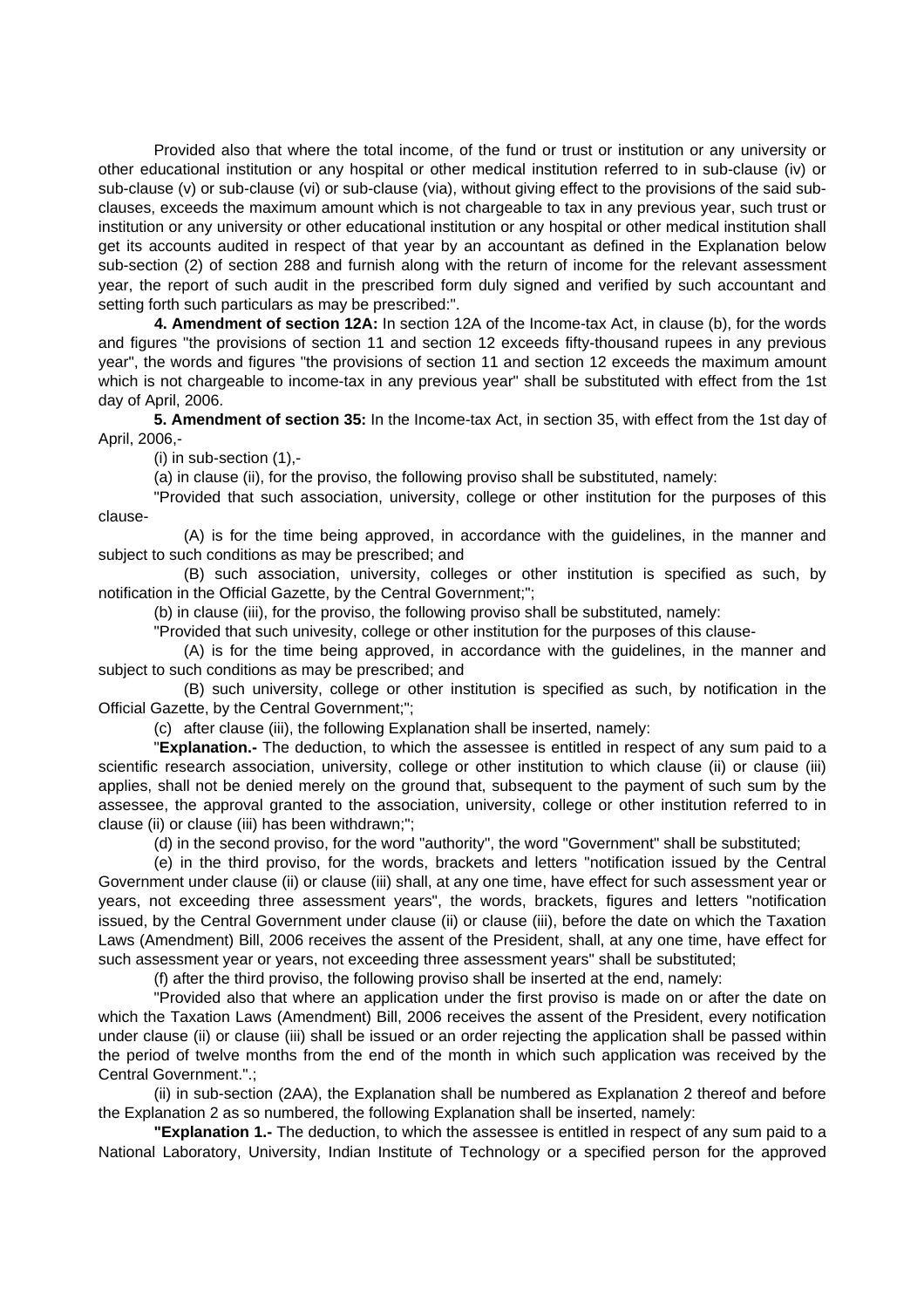programme referred to in this sub-section, shall not be denied merely on the ground that, subsequent to the payment of such sum by the assessee, the approval granted to,-

(a) such Laboratory, or specified person has been withdrawn; or

 (b) the programme, undertaken by the National Laboratory, University, Indian Institute of Technology or specified person, has been withdrawn.".

**6. Amendment of section 35AC:** In section 35AC of the Income-tax Act, after sub-section (2), the following Explanation shall be inserted with effect from the 1st day of April, 2006, namely:

**"Explanation.-** The deduction, to which the assessee is entitled in respect of any sum paid to a public sector company or a local authority or to an association or institution for carrying out the eligible project or scheme referred to in this section applies, shall not be denied merely on the ground that subsequent to the payment of such sum by the assessee.-

(a) the approval granted to such association or institution has been withdrawn; or

 (b) the notification notifying the eligible project or sucheme carried out by the public sector company or local authority or association or institution has been withdrawn.".

**7. Amendment of section 35CCA:** In section 35CCA of the Income-tax Act, after sub-section (2A), the following Explanation shall be inserted with effect from the 1st day of April, 2006, namely:

**"Explanation.-** The deduction, to which the assessee is entitled in respect of any sum paid to an association or institution for carrying out the programme of rural development referred to in sub-section (1), shall not be denied merely on the ground that subsequent to the payment of such sum by the assessee, the approval granted to such programme of rural development, or as the case may be, to the association or institution has been withdrawn.".

**8. Amendment of section 40:** In section 40 of the Income-tax Act, in clause (a), in sub-clause (ia), with effect from the 1st day of April, 2006,-

(a) after the words "commission or brokerage,", the words "rent, royalty," shall be inserted;

(b) in the Explanation, after clause (iv), the following clauses shall be inserted at the end, namely:

'(v) "rent" shall have the same meaning as in clause (i) to the Explanation to section 194-I;

 (vi) "Royalty" shall have the same meaning as in Explanation 2 to clause (vi) of sub-section (1) of section 9;'.

**9. Amendment of section 40A:** In section 40A of the Income-tax Act, in sub-sections (3) and (4), for the words "a crossed cheque drawn on a bank or by a crossed bank draft", wherever they occur, the words "an account payee cheque drawn on a bank or account payee bank draft" shall be substituted.

**10. Amendment of section 56:** In section 56 of the Income-tax Act, in sub-section (2),-

(a) in clause (v),-

 (i) after the words, letters and figures "after the 1st day of September, 2004", the words, letters and figures "but before the 1st day of April, 2006" shall be inserted with effect from the 1st day of April, 2006;

(ii) in the proviso, after clause (d), the following clauses shall be inserted, namely:-

"(e) from any local authority as defined in the Explanation to clause (20) of section 10; or

 (f) from any fund or foundation or university or other educational institution or hospital or other medical institution or any trust or institution referred to in clause (23C) of section 10; or

(g) from any trust or institution registered under section 12AA.";

 (b) after clause (v) and the Explanation, the following shall be inserted with effect from the 1st day of April, 2007, namely:

 "(vi) Where any sum of money, the aggregate value of which exceeds fifty thousand rupees, is received without consideration, by an individual or a Hindu undivided family, in any previous year from any person or persons on or after the 1st day of April, 2006, the whole of the aggregate value of such sum:

Provided that this clause shall not apply to any sum of money received-

(a) from any relative; or

(b) on the occasion of the marriage of the individual; or

(c) under a will or by way of inheritance; or

(d) in contemplation of death of the payer; or

(e) from any local authority as defined in the Explanation to clause (2) of section 10; or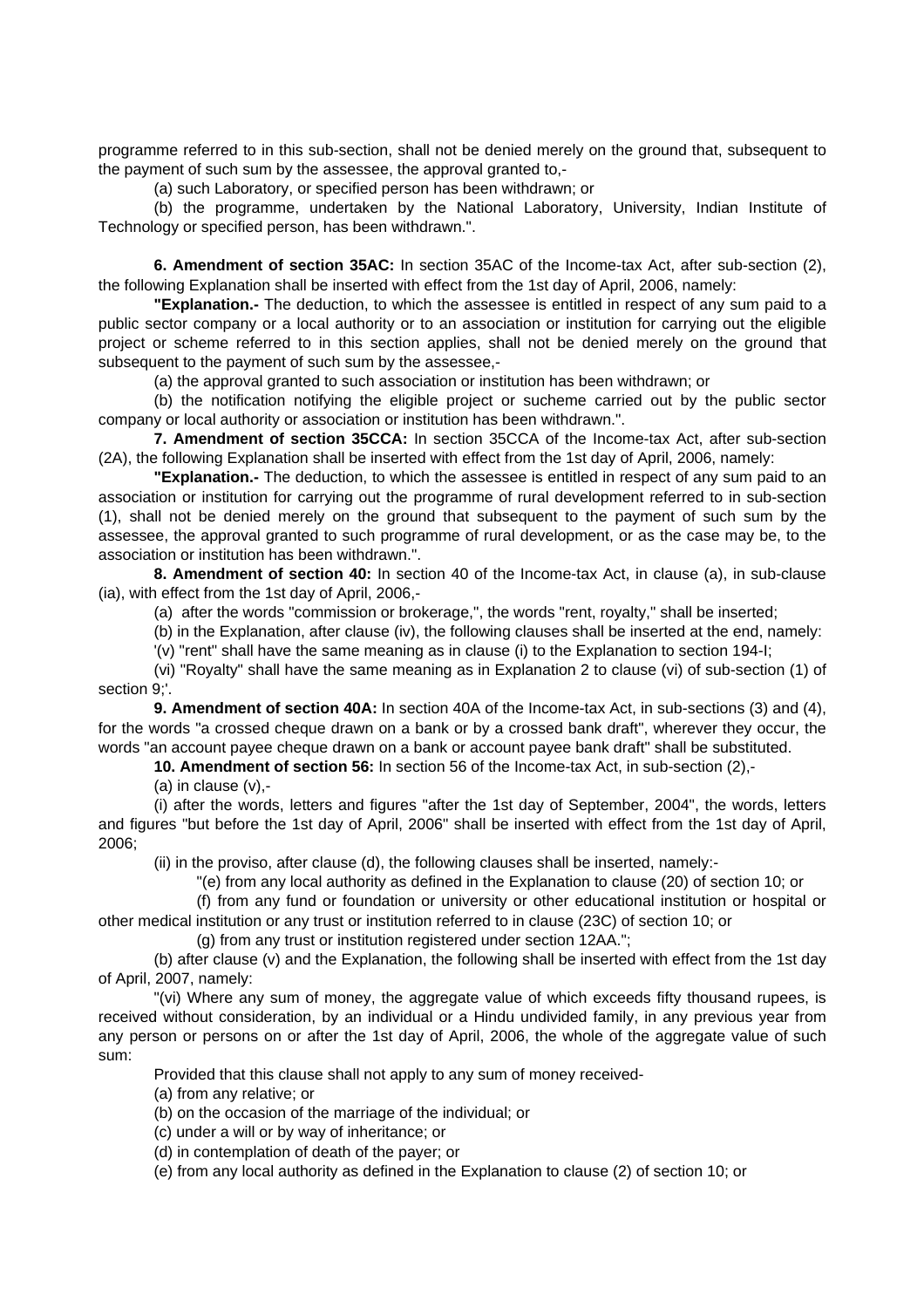(f) from any fund or foundation or university or other educational institution or hospital or other medical institution or any trust or institution referred to in clause (23C) of section 10; or

(g) from any trust or institution registered under section 12AA.

**Explanation.-** For the purposes of this clause, "relative" means-

(i) spouse of the individual;

(ii) brother or sister of the individual;

(iii) brother or sister of the spouse of the individual;

(iv) brother or sister of either of the parents of the individual;

(v) any lineal ascendant or descendant of the individual;

(vi) any lineal ascendant or descendant of the spouse of the individual;

(vii) spouse of the person referred to in clauses (ii) to (vi).".

**11. Amendment of section 80GGA:** In section 80GGA of the Income-tax, act in sub-section (2), with effect from the 1st day of April, 2006,-

(a) after clause (aa), the following Explanation shall be inserted, namely:-

**"Explanation.-** The deduction, to which the assessee is entitled in respect of any sum paid to a scientific research association, University, college or other institution to which clause (a) or clause (aa), applies, shall not be denied merely on the ground that, subsequent to the payment of such sum by the assesee, the approval to such association, University, college or other institution referred to in cluase (a) or clause (aa), as the case may be, has been withdrawn;";

(b) after clause (b), the following Explanation shall be inserted, namely:-

**"Explanation.-** The deduction, to which the assessee is entitled in respect of any sum paid to an association or institution for carrying out the programme of rural development to which this clause applies, shall not be denied merely on the ground that subsequent to the payment of such sum by the assessee, the approval granted to such programme, or as the case may be, to the association or institution has been withdrawn.";

 (c) in clause (bb), the Explanation shall be numbered as Explanation 2 thereof and before the Explanation 2 as so numbered, the following Explanation shall be inserted, namely:-

**"Explanation 1.-** The deduction, to which the assessee is entitled in respect of any sum paid to a public sector company, or to a local authority or to an association or institution for carrying out the eligible project or scheme referred to in section 35AC, shall not be denied merely on the ground that subsequent to the payment of such sum by the assessee,-

(a) the approval granted to such association or institution has been withdrawn; or

 (b) the notification notifying the eligible project or scheme referred to in section 35AC carried out by the public sector company, or local authority or association or institution has been withdrawn."

**12. Amendment of section 139:** In section 139 of the Income-tax Act, with effect from the 1st day of April, 2006,-

(a) in sub-section (4C), in clause (e),-

 (i) for the word, brackets and figures "sub-clause (vi)", the words, brackets, figures and letters "sub-clause (iiiad) or sub-clause (vi)" shall be substituted;

 (ii) for the word, brackets, figures and letters "sub-clause (via)", the words, brackets, figures and letters "sub-clause (iiiae) or sub-clause (via)" shall be substituted;

(b) after sub-section (4C), the following sub-section shall be inserted, namely:-

 "(4D) Every university, college or other institution referred to in clause (ii) and clause (iii) of sub-section (1) of section 35, which is not required to furnish return of income or loss under any other provision of this section, shall furnish the return in respect of its income or loss in every previous year and all the provisions of this Act shall, so far as may be, apply as if it were a return required to be furnished under sub-section (1).".

**13. Amendment of section 143:** In section 143 of the Income-tax Act, in sub-section (3), after the proviso, the following proviso shall be inserted with effect from the 1st day of April, 2006, namely:

 "Provided further that where the Assessing Officer is satisfied that the activities of the university, college or other institution referred to in clause (ii) and clause (iii) of sub-section (1) of section 35 are not being carried out in accordance with all or any of the conditions subject to which such university, college or other institution was approved, he may, after giviing a reasonable opportunity of showing cause against the proposed withdrawal to the concerned university, college or other institution, recommend to the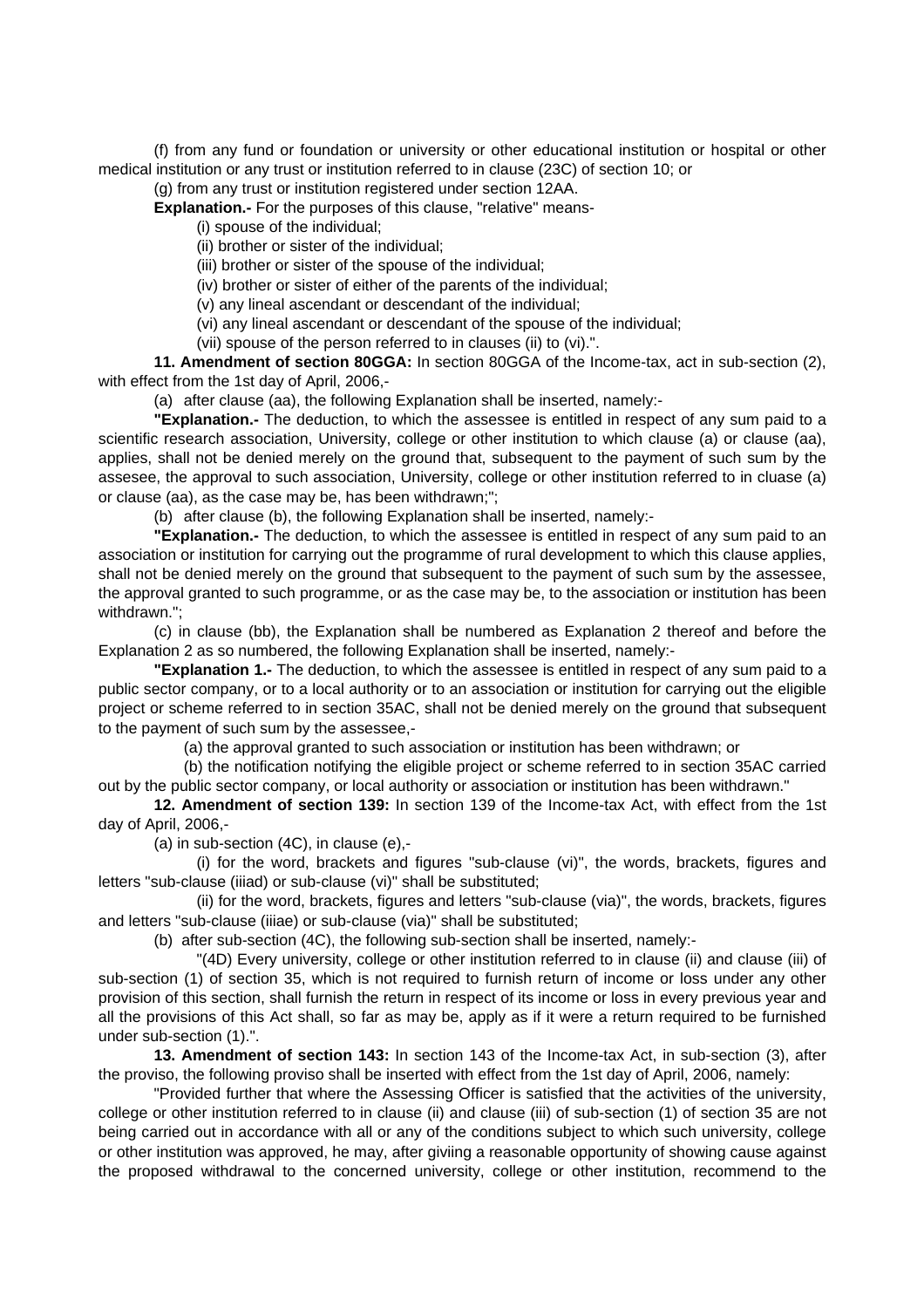Central Government to withdraw the approval and that Government may by order, withdraw the approval and forward a copy of the order to the concerned university, college or other institution and the Assessing Officer.".

**14. Amendment of section 155:** In section 155 of the Income-tax Act, after sub-section (11), the following sub-section shall be inserted, namely:

 "(11A) Where in the assessment for any year, the deduction under section 10A or section 10B or section 10BA has not been allowed on the ground that such income has not been received in convertible foreign exchange in India, or having been received in convertible foreign exchange outside India, or having been converted into convertible foreign exchange outside India, has not been brought into India, by or on behalf of the assessee with the approval of the Reserve Bank of India or such other authority as is authorised under any law for the time being in force for regulating payments and dealings in foreign exchange and subsequently such income or part thereof has been or is received in, or brought into, India in the manner aforesaid, the Assessing Officer shall amend the order of assessment so as to allow deduction under section 10A or section 10B or section 10BA, as the case may be, in respect to such income or part thereof as is so received in, or brought into, India, and the provisions of section 154 shall, so far as may be, apply thereto, and the period of four years shall be reckoned from the end of the previous year in which such income is so received in, or brought into, India.".

**15. Amendment of section 194-I:** In section 194-I of the Income-tax Act, in the Explanation, for clause (i), the following clause shall be substituted, namely:

 '(i) "rent" means any payment, by whatever name called, under any lease, sub-lease, tenancy or any other agreement or arrangement for the use of (either separately or together) any,-

(a) land; or

(b) building (including factory building); or

- (c) land appurtenant to a building (including factory building); or
- (d) machinery; or
- (e) plant; or
- (f) equipment; or
- (g) furniture; or
- (h) fittings,

Wherether or not any or all of the above are owned by the payee;'.

**16. Amendment of section 194J:** In section 194 J of the Income-tax Act, in sub-section (1),- (i) in clause (b), the word "or" shall be inserted at the end;

(ii) after clause (b), the following clauses shall be inserted, namely:-

("c) royalty, or

(d) any sum referred to in clause (va) of section 28,";

(iii) in the first proviso, in clause (B),-

 (a) in sub-clause (ii), for the word, brackets and letter "clause (b):", the words, brackets and letter "clause (b), or" shall be substituted;

(b) after sub-clause (ii), the following clauses shall be inserted, namely:

- "(iii) twenty thousand rupees, in the case of royalty referred to in clause (c), or
- (iv) twenty thousand rupees, in the case of sum referred to in clause (d):";
- (iv) in the Explanation, after clause (b), the following clause shall be inserted, namely:-

'(ba) "royalty" shall have the same meaning as in Explanation 2 to clause

(vi) of sub-section (1) of section 9;'.

**17. Amendment of section 246A:** In section 246A of the Income-tax Act, in sub-section (1), after clause (j), the following clause shall be inserted, namely:

"(ja) an order of imposing or enhancing penalty under sub-section (1A) of section 275;".

**18. Amendment of section 275:** In section 275 of the Income-tax Act, after sub-section (1), the following sub-section shall be inserted, namely:-

 "(1A) In a case where the relevant assessment or other order is the subject-matter of an appeal to the Commissioner (Appeals) under section 246 or section 246A or an appeal to the appellate Tribunal under section 253 or an appeal to the High Court under section 260A or an appeal to the Supreme Court under section 261 or revision under section 263 or section 264 and an order imposing or enhancing or reducing or cancelling penalty or dropping the proceedings for the imposition of penalty is passed before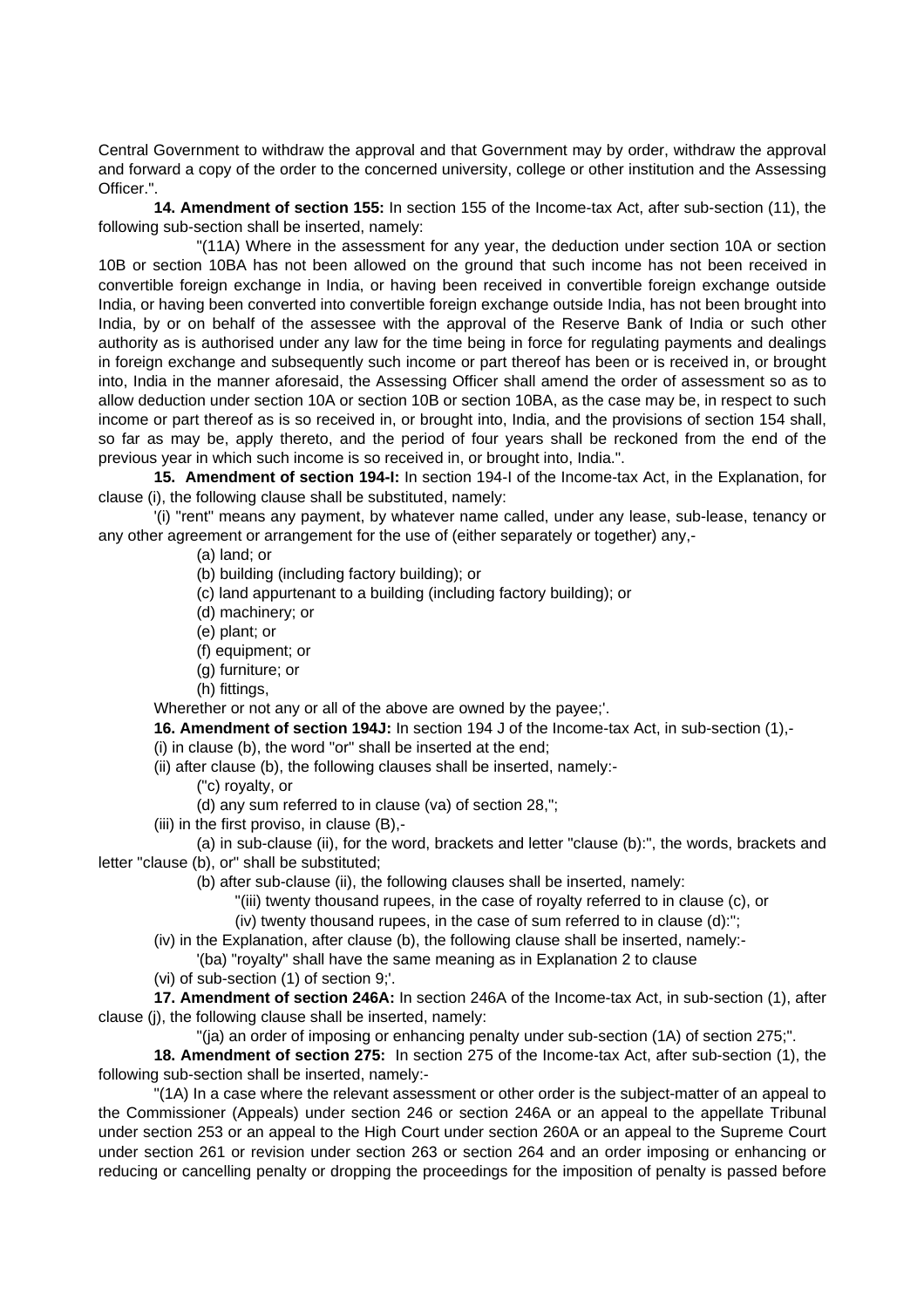the order of the Commissioner (Appeals) or the appellate Tribunal or the High Court or the Supreme Court is received by the Chief Commissioner or the Commissioner or the order of revision under section 263 or section 264 is passed, an order imposing or enhancing or reducing or cancelling penalty or dropping the proceedings for the imposition of penalty may be passed on the basis of assessment as revised by giving effect to such order of the Commissioner (Appeals) or, the Appellate Tribunal or the High Court, or the Supreme Court or order of revision under section 263 or section 264:

 Provided that no order of imposing or enhancing or reducing or cancelling penalty or dropping the proceedings for the imposition of penalty shall be passed-

 (a) unless the assessee has been heard, or has been givin a reasonable opportunity of being heard;

 (b) after the expiry of six months from the end of the month in which the order of the Commissioner (Appeals) or the Appellate Tribunal or the High Court or the Supreme Court is received by the Chief Commissioner or the Commissioner or the order of revision under section 263 or section 264 is passed:

 Provided further that the provisions of sub-section (2) of section 274 shall apply in respect of the order imposing or enhancing or reducing penalty under this sub-section.".

**19. Substitution of new section for section 288B.** In Income-tax Act, for section 288B, the following section shall be substituted, namely:-

 **"288B. Rounding off amoutn payable and refund due:** Any amount payable, and the amount of refund due, under the provisions of this Act shall be rounded off to the nearest multiple of ten rupees and for this purpose any part of a rupee consisting of paise shall be ignored and thereafter if such amount is not a multiple of ten, then, if the last figures in that amount is five or more, the amount shall be increased to the next higher amount which is a multiple of ten and if the last figure is less than five, the amount shall be reduced to the next lower amount which is a multiple of ten.".

## **CHAPTER-III INDIRECT TAXES CUSTOMS**

 **20. Amendment of section 17:** In the Customs Act, 1962 (52 of 1962) (hereafter referred to as the Customs Act), in section 17, after sub-section (4), the following sub-section shall be inserted, namely:-

 "(5) Where any assessment done under sub-section (2) is contrary to the claim of the importer or exporter regarding valuation of goods, classification, exemption or concessions of duty availed consequent to any notification therefor under this Act, and in cases other than those where the importer or the exporter, as the case may be, confirms his acceptance of the said assessment in writing, the proper officer shall pass a speaking order within fifteen days from the date of assessment of the bill of entry or the shipping bill, as the case may be.".

**21. Amendment of section 18:** In section 18 of the Customs Act, after sub-section (2), the following sub-sections shall be inserted, namely:-

 "(3) The importer or exporter shall be liable to pay interest, on any amount payable to the Central Government, consequent to the final assessment order under sub-section (2), at the rate fixed by the Central Government under section 28AB from the first day of the month in which the duty is provisionally assessed till the date of payment thereof.

 (4) Subject to sub-section (5), if any refundable amount referred to in clause (a) of sub-section (2) is not refunded under that sub-section within three months from the date of assessment of duty finally, there shall be paid an interest on such unrefunded amount at such rate fixed by the Central Government under section 27A till the date of refund of such amount.

 (5) The amount of duty refundable under sub-section (2) and the interest under sub-section (4), if any, shall, instead of being credited to the Fund, be paid to the importer or the exporter, as the case may be, if such amount is relatable to-

 (a) the duty and interest, if any, paid on such duty paid by the importer, or the exporter, as the case may be, if he had not passed on the incidence of such duty and interest, if any, paid on such duty to any other person;

 (b) the duty and interest, if any, on such duty on imports made by an individual for his personal use;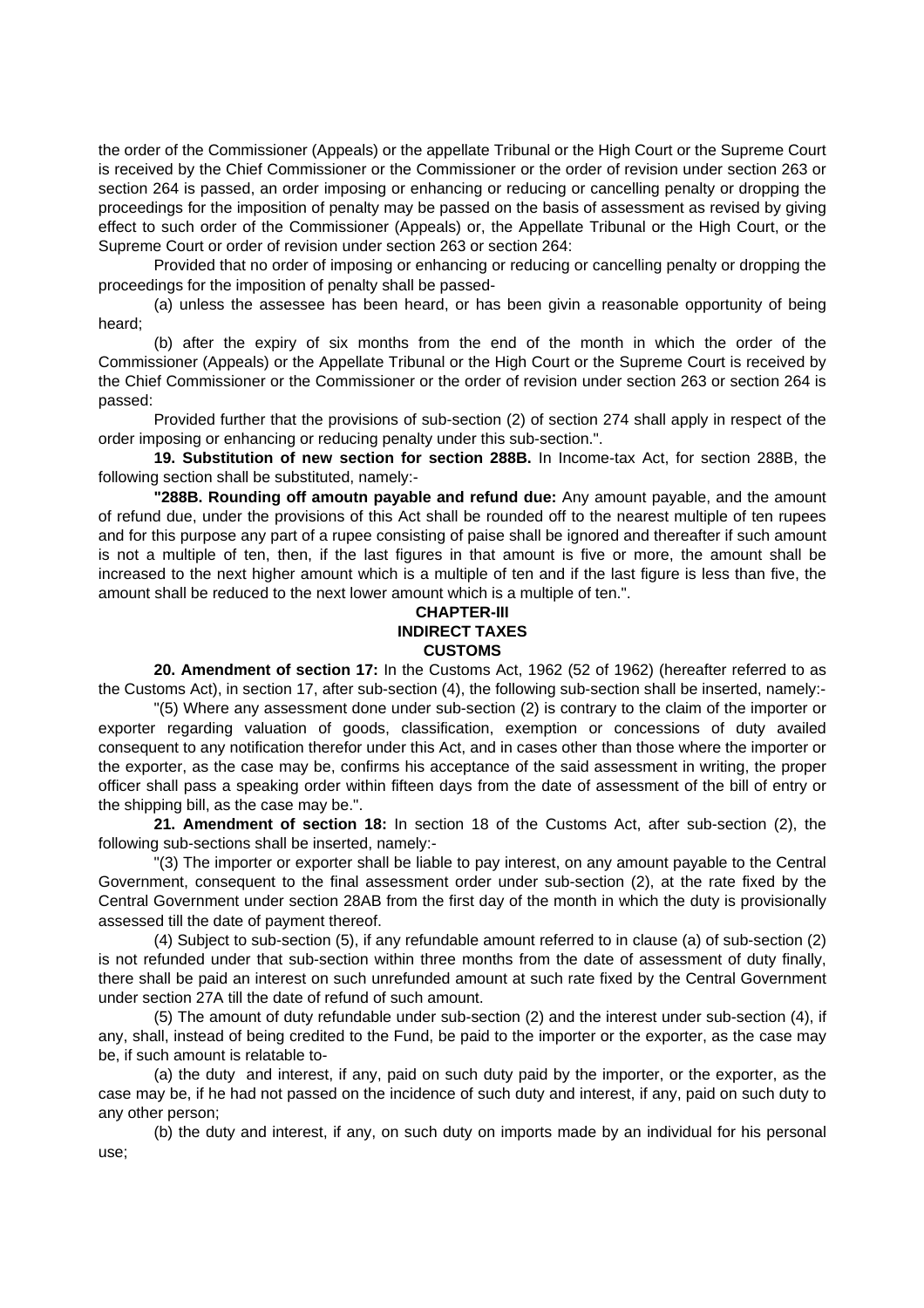(c) the duty and interest, if any, paid on such duty borne by the buyer, if he had not passed on the incidence of such duty and interest, if any, paid on such duty to any other person;

(d) the export duty as specified in section 26;

(e) drawback of duty payable under sections 74 and 75.".

**22. Amendment of section 28:** In section 28 of the Customs Act,-

(a) after sub-section (1), the following sub-section shall be inserted, namely:-

 "(1A) When any duty has not been levied or has been short-levied or the interest has not been charged or has been part paid or the duty or interest has been erroneously refunded by reason of collusion or any wilful misstatement or suppression of facts by the importer or the exporter or the agent or employee of the importer or exporter, to whom a notice is served under the proviso to sub-section (1) by the proper officer, may pay duty in full or in part as may be accepted by him, and the interest payable thereon under section 28AB and penalty equal to twenty-five percent. of the duty specified in the notice or the duty so accepted by such person within thirty days of the receipt of the notice.".

(b) to sub-section (2), the following provisions shall be added, namely:-

 "Provided that if such person has paid the duty in full together with interest and penalty under sub-section (1A), the proceedings in respect of such person and other persons to whom notice is served under sub-section (1) shall, without prejudice to the provisions of sections 135, 135A and 140, be deemed to be conclusive as to the matters stated therein:

 Provided further that, if such person has paid duty in part, interest and penalty under sub-section (1A), the proper officer shall determine the amount of duty or interest not being in excess of the amount partly due from such person.".

**23. Insertion of new section 28BA:** After section 28B of the Customs Act, the following section shall be inserted, namely:-

**"28BA. Provisional attachment revenue in certain cases:** (1) Where, during the pendency of any proceeding under section 28 or section 28B, the proper officer is of the opinion that for the purpose of protecting the interests of revenue, it is necessary so to do, he may, with the previous approval of the Commissioner of Customs, by order in writing, attach provisionally any property belonging to the person on whom notice is served under sub-section (1) of section 28 or sub-section (2) of section 28B, as the case may be, in accordance with the rules-made in this behalf under section 142.

 (2) Every such provisional attachment shall cease to have effect after the expiry of a period of six months from the date of the order made under sub-section (1):

 Provided that the Chief Commissioner of Customs may, for reasons to be recorded in writing, extend the aforesaid period by such further period or periods as he thinks fit, so however, that the total period of extension shall not in any case exceed two years:

 Provided further that where an application for settlement of case under section 127B is made to the Settlement Commission, the period commencing from the date on which such application is made and ending with the date on which an order under sub-section (1) of section 127C is made shall be excluded from the period specified in the preceding proviso.".

**24. Amendment of section 104:** In section 104 of the Customs Act, for sub-section (1), the following sub-section shall be substituted, namely:

 "(1) If an officer of customs empowered in this behalf by general or special order of the Commissioner of Customs has reasons to believe that any person in India or within the Indian customs waters has committed an offence punishable under section 132 or section 133 or section 135 or section 135A or section 136, he may arrest such person and shall, as soon as may be, inform him of the grounds for such arrest.".

**25. Amendment of section 108:** In section 108 of the Customs Act, for sub-section (1), the following sub-section shall be substituted, namely:

 "(1) Any gazetted officer of customs duly empowered by the Central Government in this behalf, shall have power to summon any person whose attendance he considers ncecssary either to give evidence or to produce a document or any other thing in any inquiry which such officer is making under this Act.".

**26. Insertion of new section 110A:** After section 110 of the Customs Act, the following section shall be inserted, namely:-

**"110A. Provisional release of goods, documents and things seized pending adjudication:**  Any goods, documents or thinkgs seized under section 110, may, pending the order of the adjudicating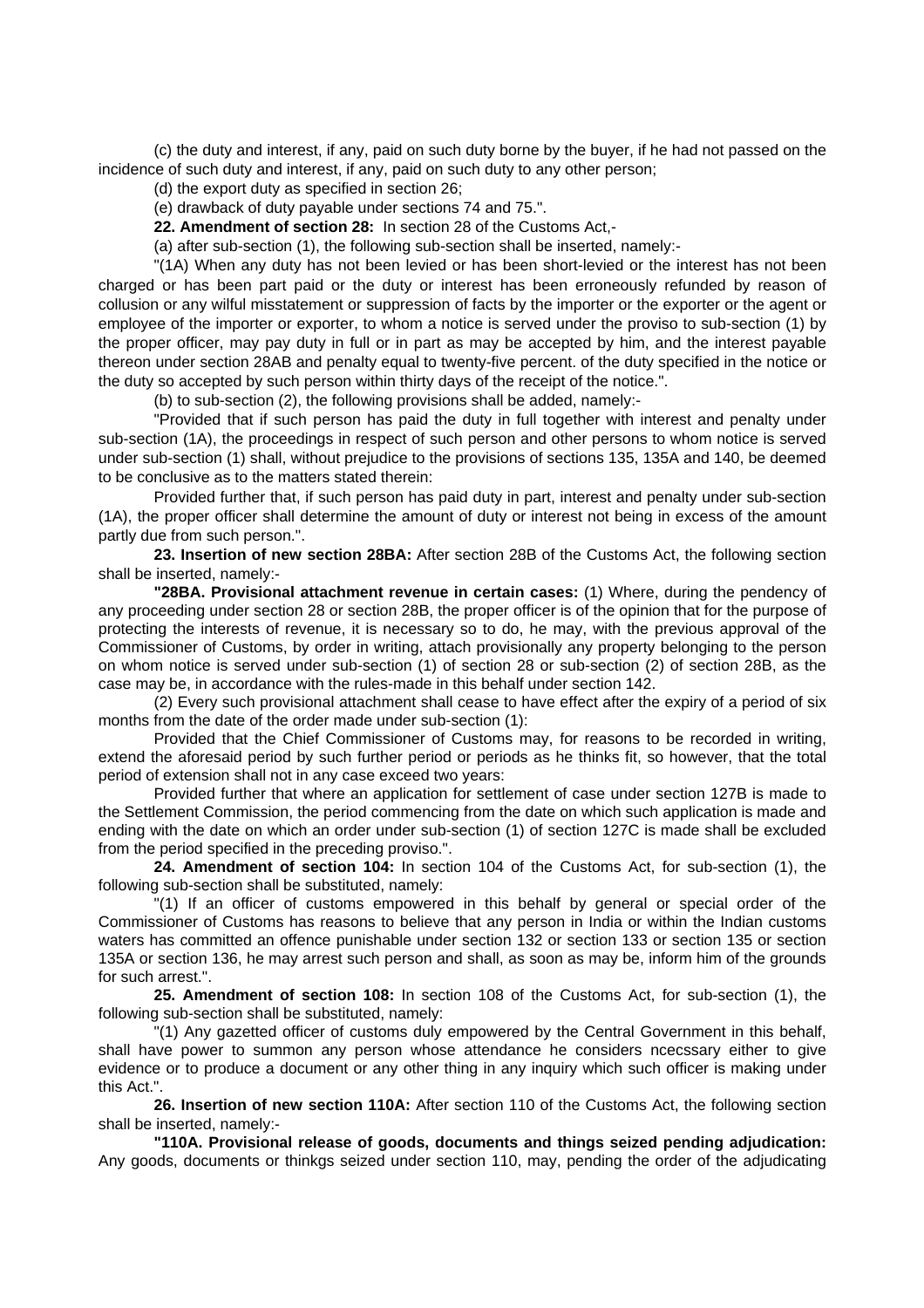officer, be released to the owner on taking a bond from him in the proper form with such security and conditions as the Commissioner of Customs may require.".

**27. Insertion of new section 114AA:** After section 114A of the Customs Act, the following section shall be inserted, namely:-

**"114AA. Penalty for use of false and incorrect material:** If a person knowingly or intentionally makes, signs or uses, or causes to be made, signed or used, any declaration, statement or document which is false or incorrect in any material particualr, in the transaction of any business for the purposes of this Act, shall be liable to a penalty not exceeding five times the value of goods.".

**28. Amendment of section 124:** In section 124 of the Customs Act, in clause (a), for the words "writing informing", the words "writing with the prior approval of the officer of customs not below the rank of a Deputy Commissioner of Customs, informing" shall be substituted.

**29. Amendment of section 129D:** In section 129D of the Customs Act, in sub-section (2), for the words "such authority", the words "such authority or any officer of customs subordinate to him" shall be substituted.

**30. Amendment of section 133:** In section 132 of the Customs Act, for the words "six months", the words "two years" shall be substituted.

**31. Amendment of section 132:** In section 133 of the Customs Act, for the words "six months", the words "two years" shall be substituted.

**32. Amendment of section 137:** In section 137 of the Customs Act, in sub-section (1), for the word and figures "section 135", the words, figures and letter "section 135 or section 135A" shall be substituted.

**33. Insertion of new section 154B:** After section 154A of the Customs Act, the following section shall be inserted, namely:-

**"154B: Publication of information respecting persons in certain cases:** (1) If the Central Government is of opinion that it is necessary or expedient in the public interest to publish the names of any person and any other particulars relating to any proceedings or prosecutions under this Act in respect of such person, it may cause to be published such names and particulars in such manner as it thinks fit.

 (2) No publication under this section shall be made in relation to any penalty imposed under this Act until the time for presenting an appeal to the Commissioner (Appeals) under section 128 or the Appeallate Tribunal under section 129A, as the case may be, has expired without an appeal having been presented or the appeal, if presented, has been disposed of.

**Explanation.-** In the case of a firm, company or other association of persons, the names of the partners of the firm, directors, managing agents, secretaries and treasurers or managers of the company, or the members of the association, as the case may be, may also be published if, in the opinion of the Central Government, circumstances of the case justify it.".

#### **Customs tariff**

 **34. Amendment of section 8B of Act 51 of 1975:** In section 8B of the Customs Tariff Act, 1975, in the first proviso to sub-section (1), for the words "all such countries", the words "developing countires each with less than three percent import share" shall be substituted.

#### **Excise**

 **35. Amendment of section 11A:** In section 11A of the Central Excise Act, 1944 (1 of 1944) (hereafter referred to as the Central Excise Act),-

(a) after sub-section (1), the following sub-section shall be inserted, namely:-

 "(1A) When any duty of excise has not been levied or paid or has been short-levied or short paid or erroneously refunded, by reason of fraud, collusion or any wilful misstatement or suppression of facts, or contravention of any of the provisions of this Act or the rules made thereunder with intent to evade payment of duty, by such person or his agent, to whom a notice is served under the proviso to sub-section (1) by the Central Excise Officer, may pay duty in full or in part as may be accepted by him, and the interest payable thereon under section 11AB and penalty equal to twenty-five percent of the duty specified in the notice or the duty so accepted by such person within thirty days of the receipt of the notice.";

(b) to sub-section (2), the following provisons shall be added, namely:-

 "Provided that if such person has paid the duty in full together with, interest and penalty under sub-section (1A), the proceedings in respect of such person and other persons to whom notice is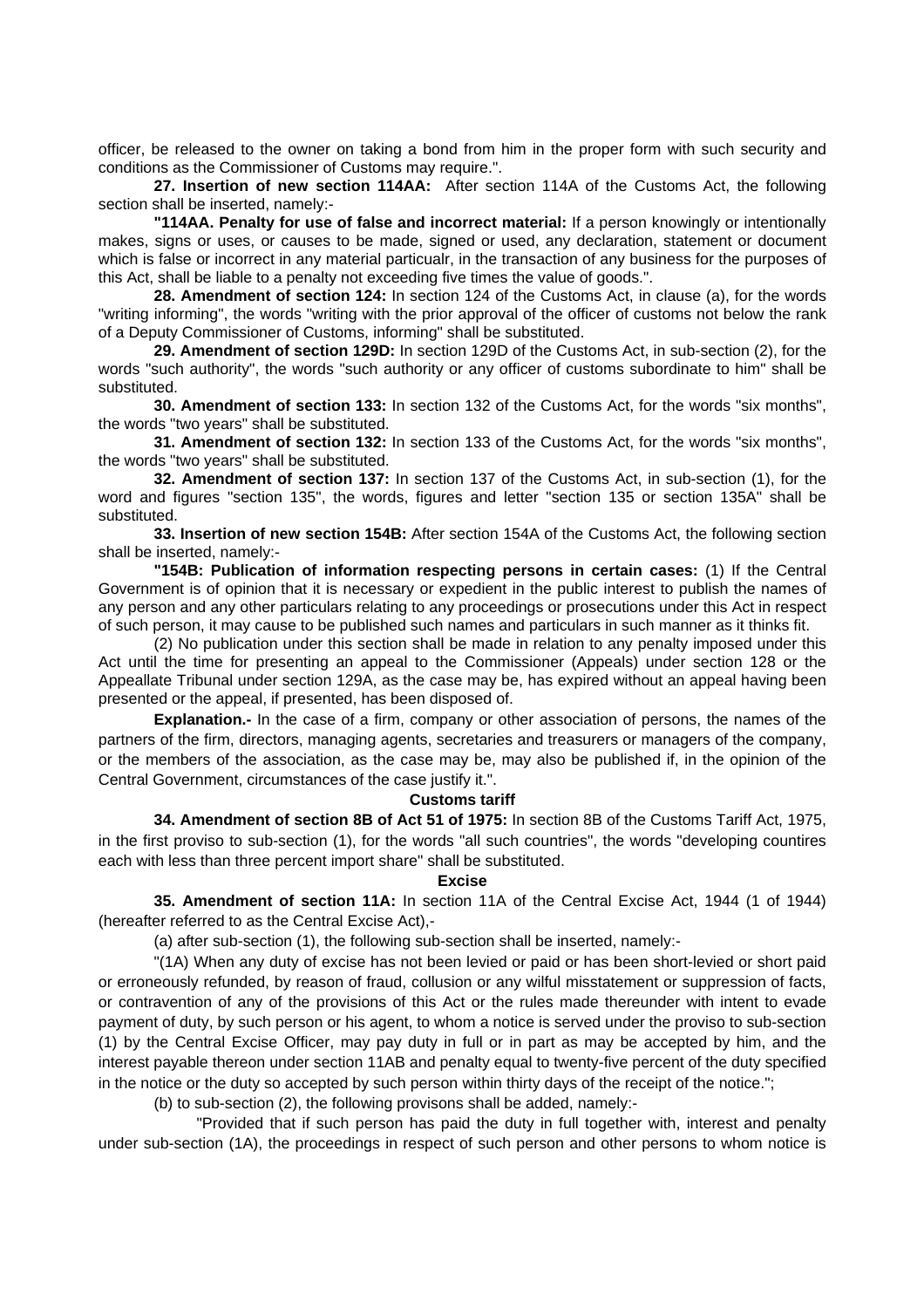served under sub-section (1) shall, without prejudice to the provisions of sections 9, 9A and 9AA, be deemed to be conclusive as to the matters stated therein:

 Provided further that, if such person has paid duty in part, interest and penalty under sub-section (1A), the Central Excise Officer, shall determine the amount of duty or interest not being in excess of the amount partly due from such person.".

 **36. Insertion of new section 11DDA:** After section 11DD of the Central Excise Act, the following section shall be inserted, namely:-

**"11DDA Provisional attachment to protect revenue in certain cases:** (1) Where, during the pendency of any proceedings under section 11A or section 11D, the Central Excise Officer is of the opinion that for the purpose of protecting the interests of revenue, it is nexessary so to do, he may, with the previous approval of the Commissioner of Central Excise, by order in writing, attach provisionally any property belonging to the person on whom notice is served under sub-section (1) of section 11A or subsection (2) of section 11D, as the case may be, in accordance with the rules made in this behalf under section 142 of the Customs Act, 1962 (52 of 1962).

 (2) Every such provisional attachment shall cease to have effect after the expiry of a period of six months from the date of the order made under sub-section (1):

 Provided that the Chief Commissioner of Central Excise may, for reasons to be recorded in writing, extend the aforesaid period by such further period or perisods as he thinks fit, so, however, that the total period of extension shall not in any case exceed two years:

 Provided further that where an application for settlement of case under section 32E is made to the Settlement Commission, the period commencing from the date on which such application is made and ending with the date on which an order under sub-section (1) of section 32F is made shall be excluded from the period specified in the preceding proviso.".

**37. Amendment of section 35E:** In section 35E of the Central Excise Act, in sub-section (2), for the words "such authority", the words "such authority or any Central Excise Officer subordinate to him "shall be substituted.

**38. Insertion of new section 37E:** After section 37D of the Central Excise Act, the following section shall be inserted, namely:-

**"37E. Publication of information respecting persons in certain cases:** (1) If the Central Government is of opinion that it is necessary or expedient in the public interest to publish the names of any person and any other particulars relating to any proceedings or prosecutions under this Act in respect of such person, it may cause to be published such names and particulars in such manner as it thinks fit.

 (2) No publication under this section shall be made in relation to any penalty imposed under this Act until the time for presenting an appeal to the Commissioner (Appeals) under section 35 or the Appellate Tribunal under section 35B, as the case may be, has expired without an appeal having been presented or the appeal, if presented, has been disposed of.

**Explanation.-** In the case of a firm, company or other association of persons, the names of the partners of the firm, directors, managing agents, secretaries and treasurers or managers of the company, or the members of the association, as the case may be, may also be published if, in the opinion of the Central Government, circumstances of the case justify it.".

**39. Amendment of rule 16 of the Central Excise Rules, 2002:** (1) In the Central Excise Rules, 2002, made by the Central Government in exercise of the powers conferred by section 37 of the Central Excise Act, rule 16 thereof as published in the Official Gazette vide notification of the Government of India in the Ministry of Finance (Department of Revenue), No. G.S.R. 143(E), Dated the 1st March, 2002 shall stand amended and shall be deemed to have been amended retrospectively in the manner as specified in column (2) of the Schedule for the period specified in column (3) of that Schedule against the rule specified in column (1) of that Schedule.

 (2) Notwithstanding anything contained in any judgement, decree or order of any Court, tribunal or other authority, any action taken or anything done or purported to have been taken or done, at any time during the period commencing on and from the 29th day of May, 2003 and ending with the 8th day of July, 2004 under the rule as amended by sub-section (1), shall be deemed to be and always to have been, for